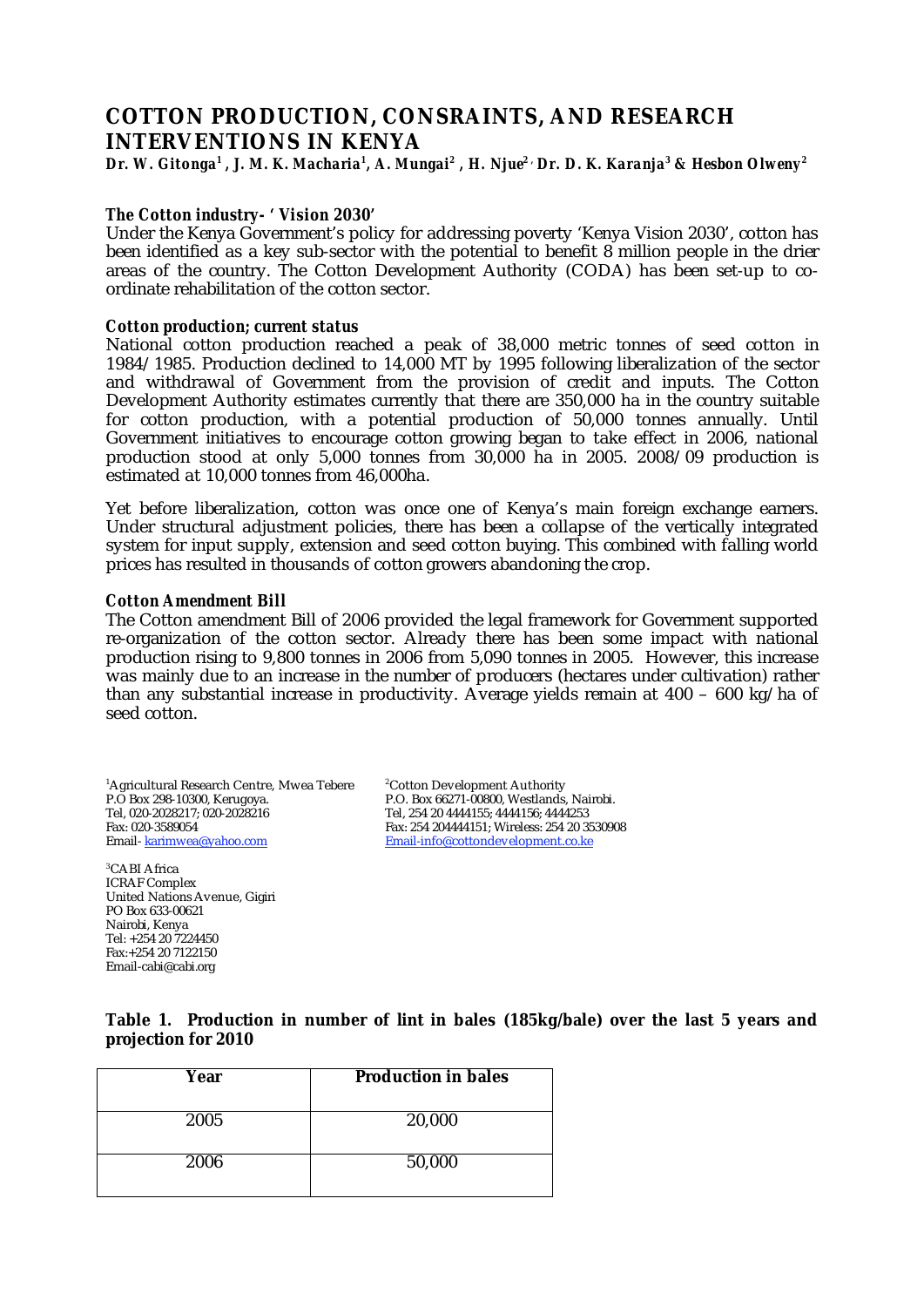| 2007    | 45,035 |
|---------|--------|
| *2008   | 27,194 |
| *2009   | 26,821 |
| $*2010$ | 58,000 |

*\*Drought affected \*Project figures*

### *Commodity Chain*

At present, the commodity chain is made up of licensed and unlicensed private traders and ginning companies buying cotton on an *ad-hoc* basis. The cotton production areas are spread across Western Central/Eastern Kenya and the Coast Province with some growers often a long way from a ginnery. They are, therefore often forced to sell to middlemen. There is no zoning or concession system, as operates in some other cotton growing countries. Despite this some ginning companies distribute inputs on credit to farmers in order to ensure adequate cotton for their ginneries. However, others do not, providing the opportunity for 'side-selling'.

### *Cotton growing areas*

In Kenya, cotton is currently grown solely by small-scale farmers in Western, Nyanza, Central, Rift Valley, Eastern and Coast Provinces of Kenya. An estimated 200,000 farmers grow most of the cotton on holdings of less than one hectare. Cotton in the country is mainly grown in arid and semi arid areas where there are limited economic activities. Cotton yields in 2006 averaged 572 kg/ha of seed cotton or 191 kg/ha of lint, estimated as 23% of the potential yield.

### *Is Kenyan cotton competitive?*

Studies by Ikiara & Ndirangu in 2002 and Wakhungu & Wafula in 2004, suggested that Kenyan cotton is chronically uncompetitive with examples of negative gross margins. Another study on cotton production and marketing constraints carried out in 2005 by KARI-Mwea, however, indicated that profit margins ranged from KES 1,614 to 12,520 per hectare, at buying prices of KES 20-25. Given that the average yield is only 572 kg/hectare profitability would be greatly improved even with production at 50% of the yield potential of the commercial varieties.

| <b>INDICATORS</b>             |                                  |
|-------------------------------|----------------------------------|
| Production 06/07              | 28,586 MT                        |
| Maximum production tonnes     | 38,000 (1985)                    |
| (year)                        |                                  |
| Average yields [seed cotton]  | $\sqrt{400} - 600 \text{ kg/ha}$ |
| <b>Average cotton holding</b> | $0.5 - 1$ ha                     |
| Household income              | KES 11,775 (US\$ 157)            |
|                               |                                  |
| Average income/ha             | KES 5,982 (US\$ 79.77/ha)        |

### **Table 2. Production and income for cotton in Kenya (2006)**

### *HOW DO WE IMPROVE PRODUCTION?*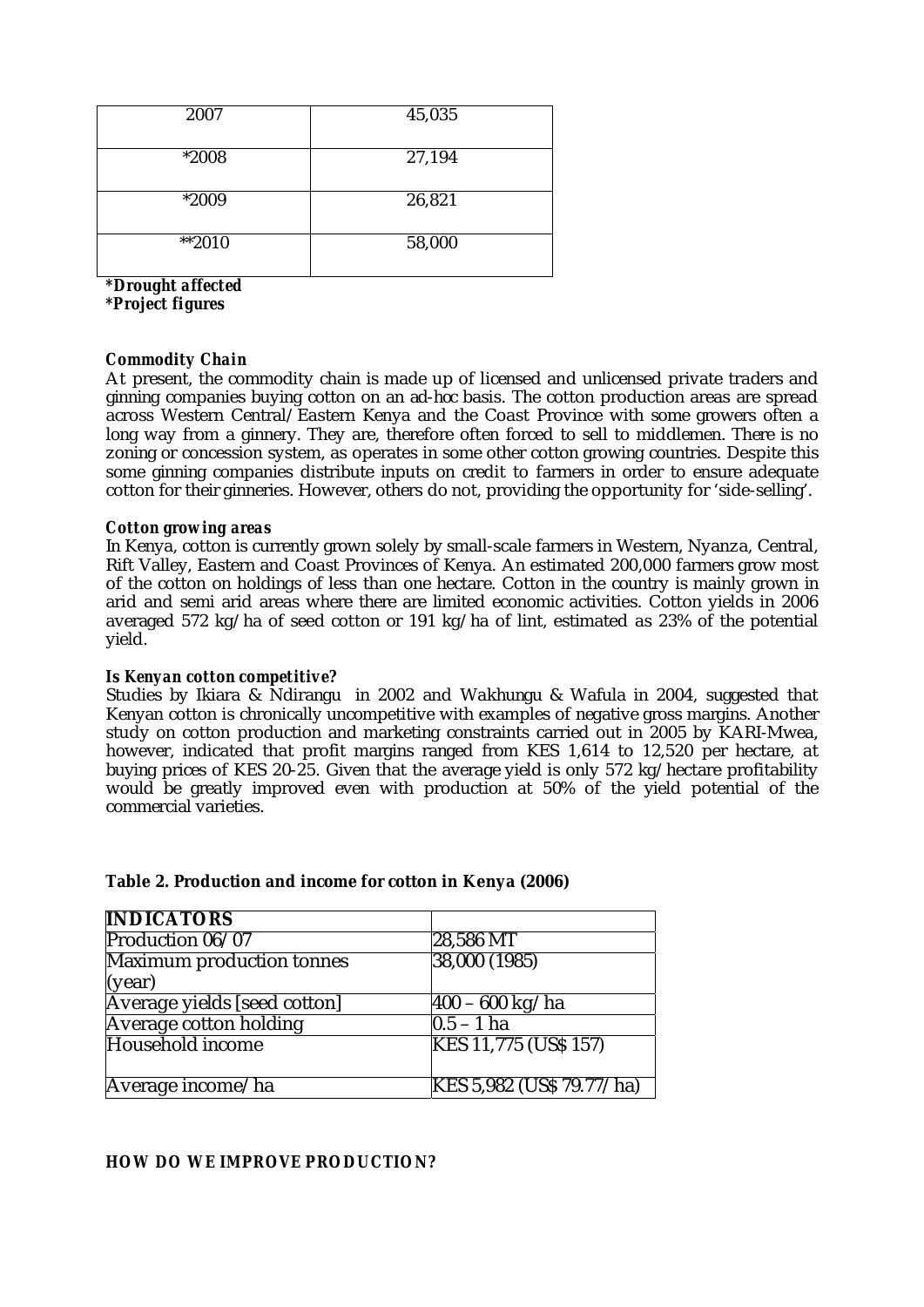Poor yields from smallholder cotton in Africa have been a long-standing problem that has not been greatly altered by release of new varieties or by other recommendations made on the basis of research findings. There appear to be a number of problems in translating the outputs from research into the farmers' fields; farmers are consistently not taking up the recommendations.

### *Ensure extension messages on ICM reach the farmer*

Extension Services (Ministry of Agriculture) and the Cotton Development Authority (CODA) have recognised the need and value of promoting Integrated Crop Management (ICM) such as through demonstration plots but have so far lacked the capacity to implement such as strategy. One constraint has been appropriate and up-to-date technical packages for crop and pest management of cotton. In addition, the national agricultural research institutions are not always fully in touch with the requirements of the ginning sector, and poor extension services mean they have difficulty reaching large numbers of farmers with technical messages. Much more should be done to foster greater public/private partnership to address the needs of all stakeholders in the value chain.

### *Translating outputs from research to the farmers field*

Some of the shortcomings of moving research findings to the farmer can be addressed by expanding the on farm demonstrations (OFD) programs through farmer participatory training and promoting scientifically-based ICM systems which are appropriate and acceptable to cotton smallholders and which promote linkages among all important stakeholders both private and public. There has to be a linkage between the generation of new techniques, methodologies and their communication to the end users (the farmers).

### *Importance of a consistent ICM package*

Where there is a degree of vertical integration of the commodity chain e.g. ginning companies providing agricultural inputs to cotton farmers or if a formalized system of 'contract farming' is operating, there is an opportunity to also provide improved technical services. Making inputs available to farmers has proved insufficient on its own to significantly improve yields. The missing component is a consistent ICM package that recognizes the farmers' constraints, backed by technical training support linked to a demonstration program.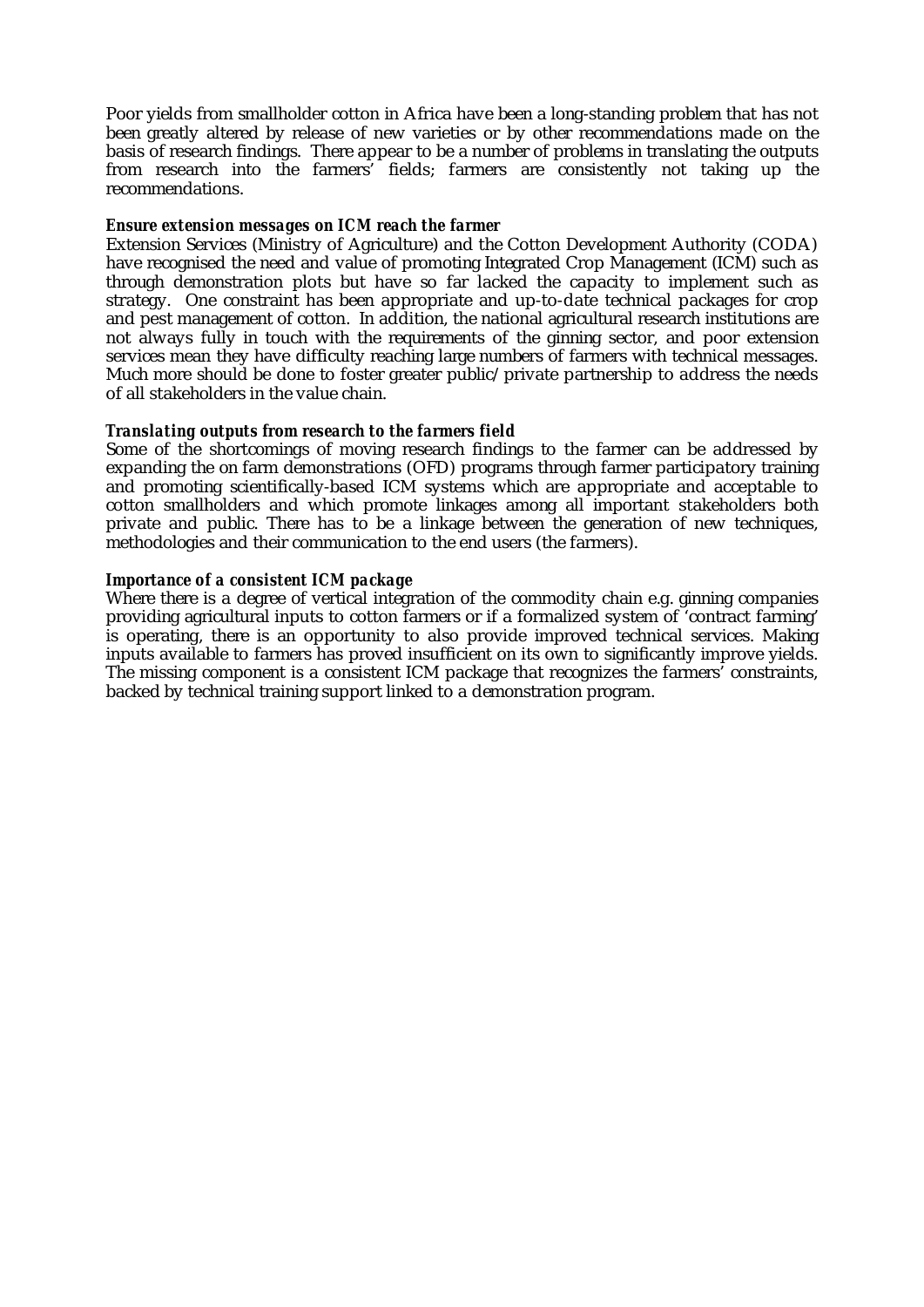

 **Figure 1. Map showing the Main cotton producing areas of Kenya** 

# *The need for technical and institutional innovations*

Technical and institutional innovations in the cotton sector require both funding and private incentives. This is especially true in the development and multiplication of new varieties, improved pest management and updated grading systems. Achieving a mix of public and private participation by engaging all actors in a dialogue to build institutional and policy environments that encourage technological renewal, will be an additional requirement.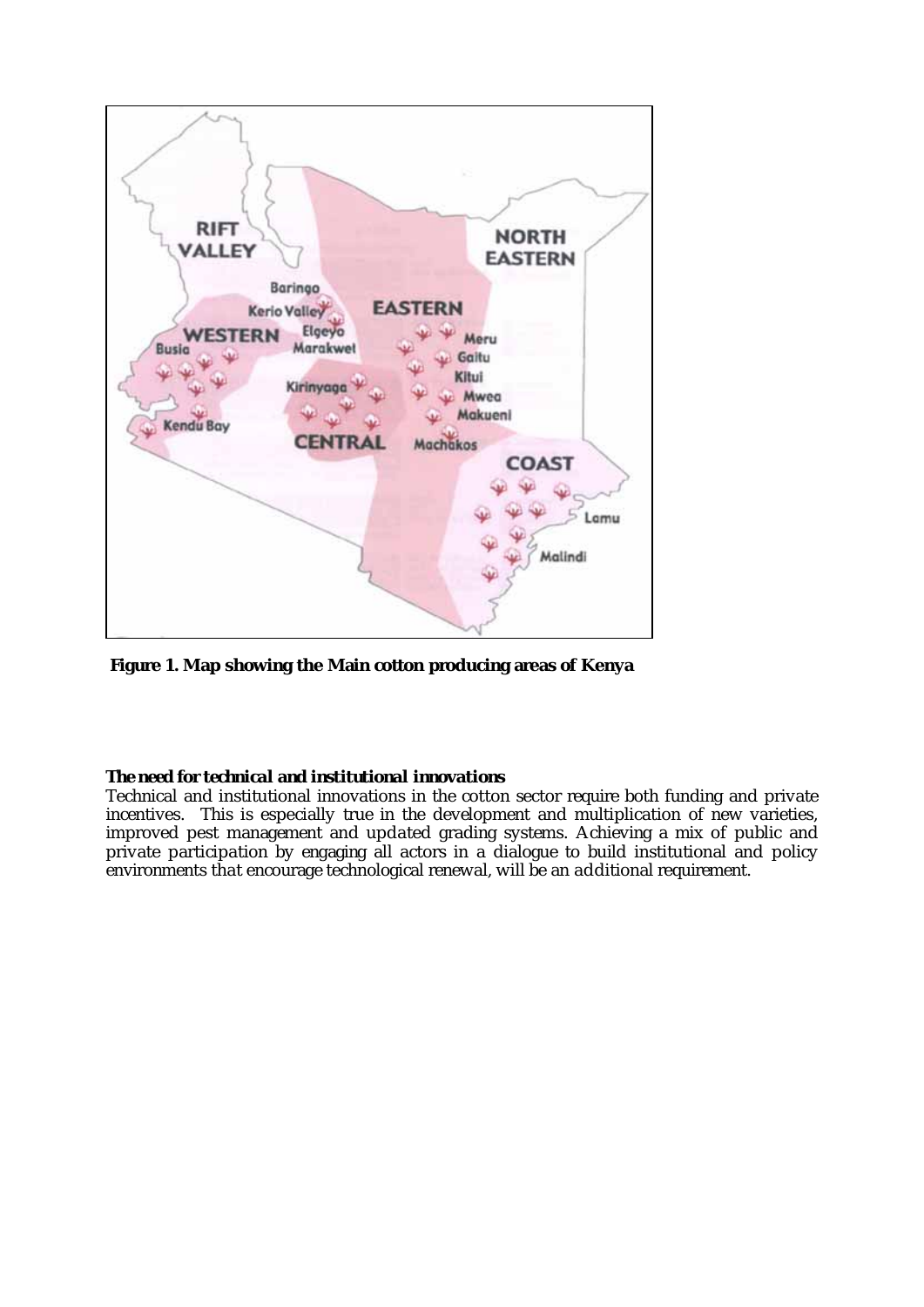# **CONSTRAINTS TO PRODUCTION**

## *Risk aversion by the private sector and farmers*

Prior to structural adjustment, production-to-market chains for agricultural commodities were integrated under the control of state or parastatal organizations that provided subsidized farm inputs, often provided advisory services, sometimes even provided credit as well as purchasing the commodity from farmers. However, under the structural adjustment reforms government support for input and output markets has been withdrawn in the expectation that private sector traders would fill the niche and develop these markets. In practice, the private sector has proved to be highly risk-averse to investing in the cotton growing enterprises linked to smallholder agriculture.

As a result farmers will reserve minimal resources in terms of fertiliser application and crop protection for cotton in preference to food crops.

# *Policy issues*

There are also policy issues which impact on the already complex situation, such as price-setting for seed cotton, subsidies for inputs and access to input credit. Cotton farmers are very price sensitive but attempts to control the price can have a negative impact on the willingness of the private sector to invest in production support mechanism.

### *Lack of irrigation facilities*

With the collapse of the Hola and Bura irrigation schemes which accounted for over 30% of cotton production in the country, cotton is mostly grown under rainfall conditions. Yields are adversely affected by unreliable rainfall. Where irrigated cotton is grown there is a lack of proper water use in irrigating cotton sometimes leading to water logging and poor crop yield.

# *High input costs*

Costs associated with spraying, weeding and harvesting contributed to the high cost of production. Pesticide costs are high and can contribute upto 51.70% of the input costs. Gross margins can range from KES 1,614 to KES 12,520 per hectare.

Inadequate use of mechanisation, contributes significantly to high production costs.

### **Figure 2 Cost distribution for various activities in the production of one hectare of cotton**



# *Competition from enterprises with higher gross margins*

This is especially true within the irrigation schemes where horticultural produce and production of seed for food crops is preferred. The Bura and Hola irrigation schemes were revived two years ago and cotton production within the scheme is already of a low priority to the farmers.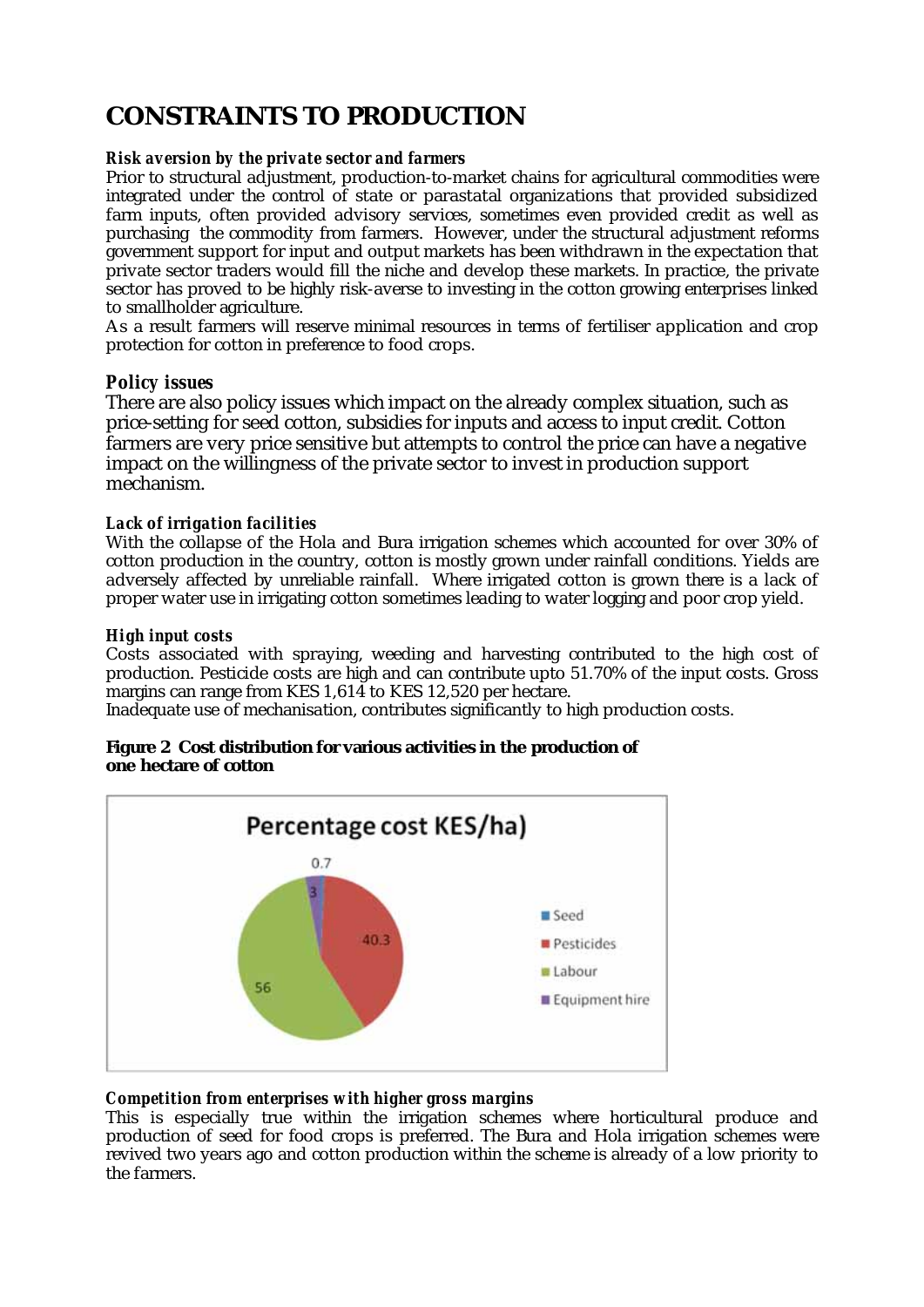### *Inadequate availability of quality planting seed*

A seed bulking and certified support programme was started in 2007. However, this is currently inadequate and requires strengthening in terms of additional trained manpower and financing. Investments especially on equipment for the commercial production of seed by the private sector is also limited.

### *Distribution of substandard agro-chemicals*

Substandard or entirely fake agrochemicals especially pesticides are often sold to farmers. The Pesticides Control Produce Board (PCPB) is not able to ensure that all products sold are genuine due to limited manpower.

### *Lack of an updated quality assurance protocol and testing equipment*

While quality assurance procedures and standards exist, lack of more modern equipment such as High Volume instrument (HVI) means that cotton from Kenya is of unknown quality.

### *Low yields*

The two varieties recommended for commercial production, HART 89M and KSA 81M have a production potential of 2,500 kg/hectare and over 4,000 kg/hectare under rainfed and irrigated conditions. This potential is however far from being achieved with the average yields being 572 kg/hectare. Lack of use of Bt cotton, mite, thrip and herbicide tolerant varieties, also contribute to low yields.



**Photograph showing of delinted seed treated with Monceren (right) and untreated fuzzy seed (left)** 

# **RESEARCH INTERVENTIONS**

# **CROP IMPROVEMENT**

Revitalization of cotton industry calls for provisions of quality and high yielding cotton varieties. Maintaining genetic purity of introduced, promising and existing commercial cotton varieties is an essential practice that ensures that all varieties and cultivars are maintained over the years.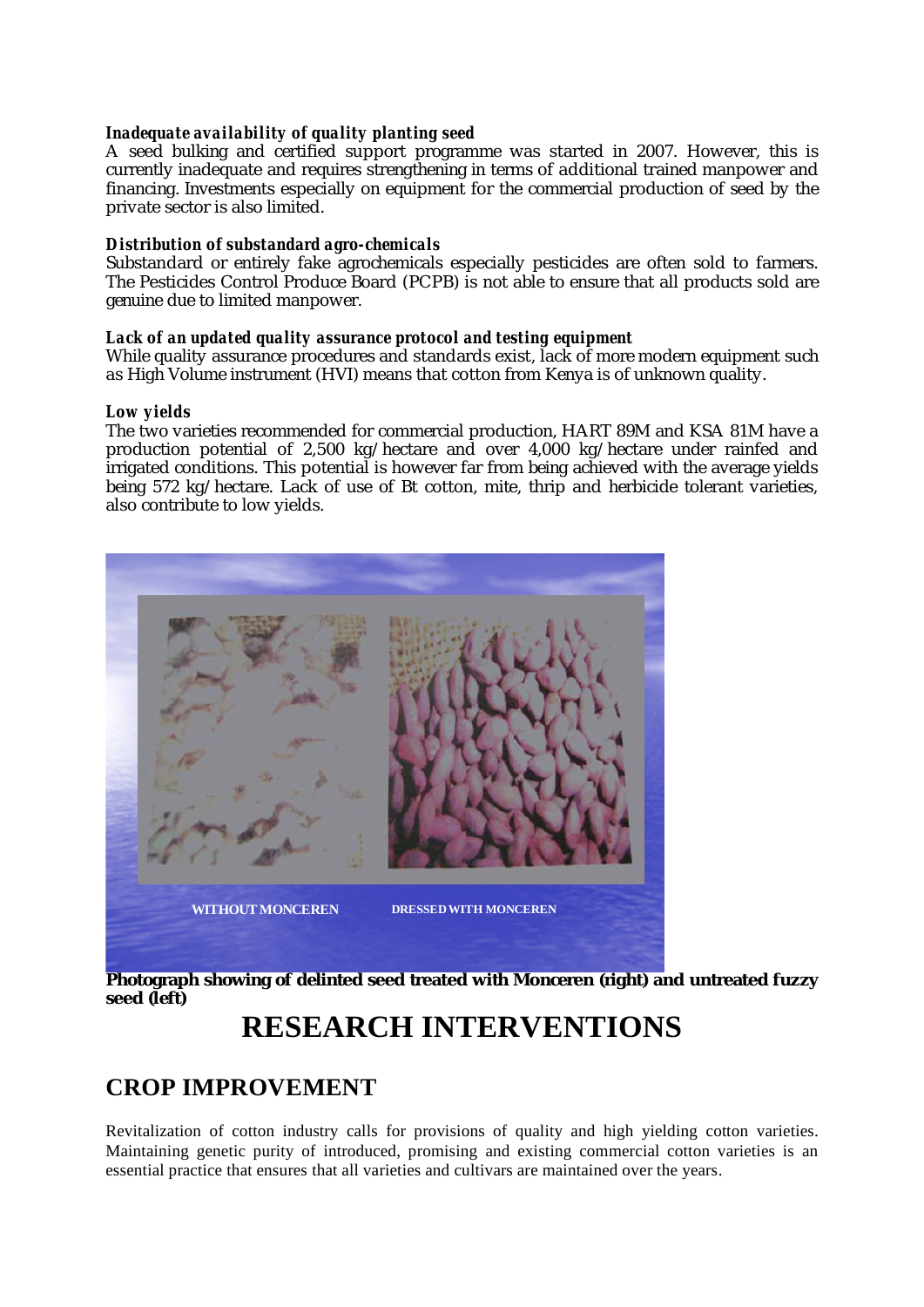# *Acquisition of new varieties and selection of superior triats*

Acquiring new varieties, characterizing, evaluating and multiplying the seed give the breeder a vast germplasm for selection of superior varieties. This is done either through direct acquisition or selection from those already maintained at the National Genebank of Kenya (NGBK).

### *New varieties*

Thirty four new Deltapine lines/varieties were obtained from Monsanto in 2008 and are currently being evaluated for performance. It is expected that drought tolerant and Bt cotton lines from other countries including India and China will be acquired within the next 2 years.

### *Selection of superior triats*

Two varieties/lines with thrips and mite tolerant/resistant, RAVI and NGBK003084 have been tested at KARI-Mwea since 2008. Crosses with 5 high yielding lines/varieties have begun during the 2009/2010 season.



**Photograph showing thrips and mite tolerant/resistant RAVI cotton variety growing at KARI-Mwea** 

# *Field rejuvenation*

Field rejuvenation of existing varieties/lines from the NGBK is carried out on a regular basis, with the objective of obtaining pre-basic seed of promising varieties. Recently acquired lines/varieties frequently used in variety trials including the 2 commercial varieties also often undergo field rejuvenation.

# **Currently 61 varieties/lines from the NGBK are being rejuvenated at KARI-Mwea.**  *Evaluation of varieties*

Commercial suitability of cotton varieties is determined by their inherent nature; farmers need and market forces that change from time to time. In order to keep a breast with these changing needs, continuous evaluation of new varieties is required.

Under the breeding/crop improvement programme, the breeder will evaluate varieties that are economically suitable in different agro-ecological zones. These agro-ecological zones vary in terms of soil types, soil fertility, climate, culture, diseases and insect pest pressure and subsequently on yield of the different cotton cultivars.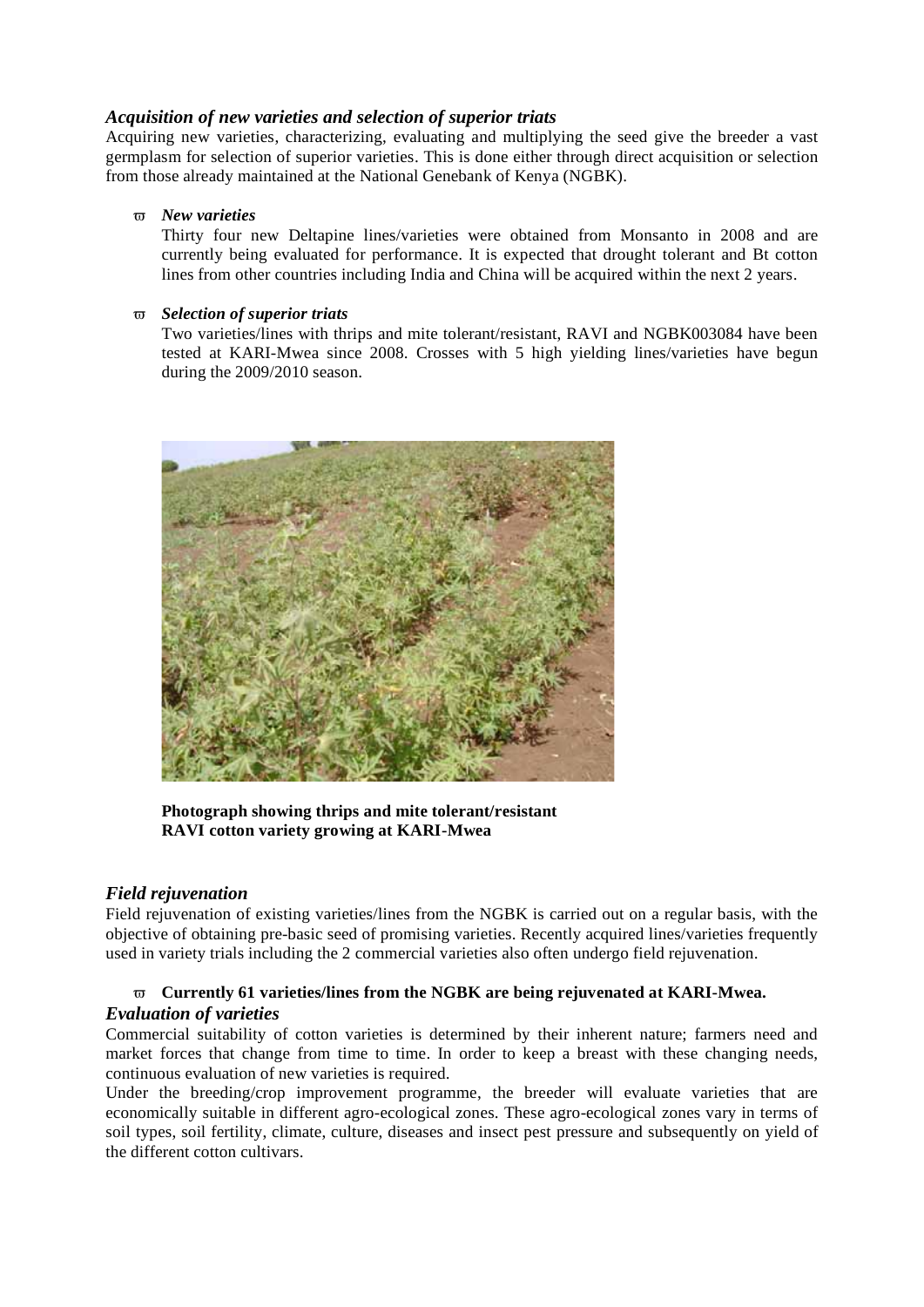- **34 Deltapine lines/varieties from Monsanto are being compared to the 2 commercial varieties, KSA 81M and HART 89M, under different agro ecological zones in cotton growing regions**
- **Thirteen cotton varieties were tested under various agro ecological zones for yield and fibre out turn in the 2006/7 season, with 2 varieties Scala v-1 and L142.9 having significantly higher ginning out turn than HART 89M and KSA 81M (Table 4).**

| <b>Variety</b> | <b>Bolls</b><br>per<br>plant | Days to $1st$<br><b>Flowering</b> | Gining<br>outturn | <b>Plant</b><br>Height | <b>Mean</b><br>weight<br>(in | <b>Yield</b><br>in kg/hectare |
|----------------|------------------------------|-----------------------------------|-------------------|------------------------|------------------------------|-------------------------------|
|                |                              |                                   | $\frac{0}{0}$     | (cms)                  | of<br>grams)                 |                               |
|                |                              |                                   |                   |                        | 1 boll from                  |                               |
|                |                              |                                   |                   |                        | a 25 boll                    |                               |
|                |                              |                                   |                   |                        | sample                       |                               |
| KSA 81M        | 139                          | 70.00                             | 39.94             | 114.43                 | 4.9                          | 2,900                         |
| A540           | 141                          | 73.00                             | 39.39             | 121.23                 | 4.6                          | 3,700                         |
| F962           | 137                          | 73.50                             | 43.45             | 110.30                 | 5.1                          | 3,110                         |
| Vered          | 137                          | 75.00                             | 41.67             | 119.83                 | 5.3                          | 2,420                         |
| HART89M        | 141                          | 74.25                             | 40.30             | 122.33                 | 4.6                          | 3,650                         |
| Pb $(70)$ 1    | 135                          | 71.75                             | 39.56             | 125.30                 | 4.9                          | 2,760                         |
| Sicala v-1     | 130                          | 71.00                             | 43.73             | 108.15                 | 4.6                          | 2,600                         |
| K3400-7        | 130                          | 72.25                             | 38.68             | 356.50                 | 4.5                          | 3,450                         |
| E790           | 136                          | 74.25                             | 42.49             | 112.33                 | 4.9                          | 3,140                         |
| L433.15        | 134                          | 73.75                             | 41.88             | 129.00                 | 5.3                          | 2,810                         |
| $Cs189+$       | 134                          | 70.25                             | 41.86             | 112.70                 | 4.5                          | 2,930                         |
| Ny(72) 26      | 141                          | 70.50                             | 41.54             | 108.08                 | 4.9                          | 2,930                         |
| L142.9         | 136                          | 72.00                             | 44.17             | 19.10                  | 4.8                          | 3,180                         |

**Table 3. Characteristics of promising cotton varieties/lines at KARI-Mwea (2006/2007)** 

### *Production of basic, foundation and certified seed*

Production of basic and foundation seed of the two commercial varieties HART 89M and KSA 81M is carried out every season at the two KARI centres in Kibos and Mwea in order to maintain the genetic purity.

 **Production of basic and foundation seed is carried out continuously on a year to year basis. During the current 2009/2010 season, production of 100 tonnes of certified HART 89M seed has already been attained.**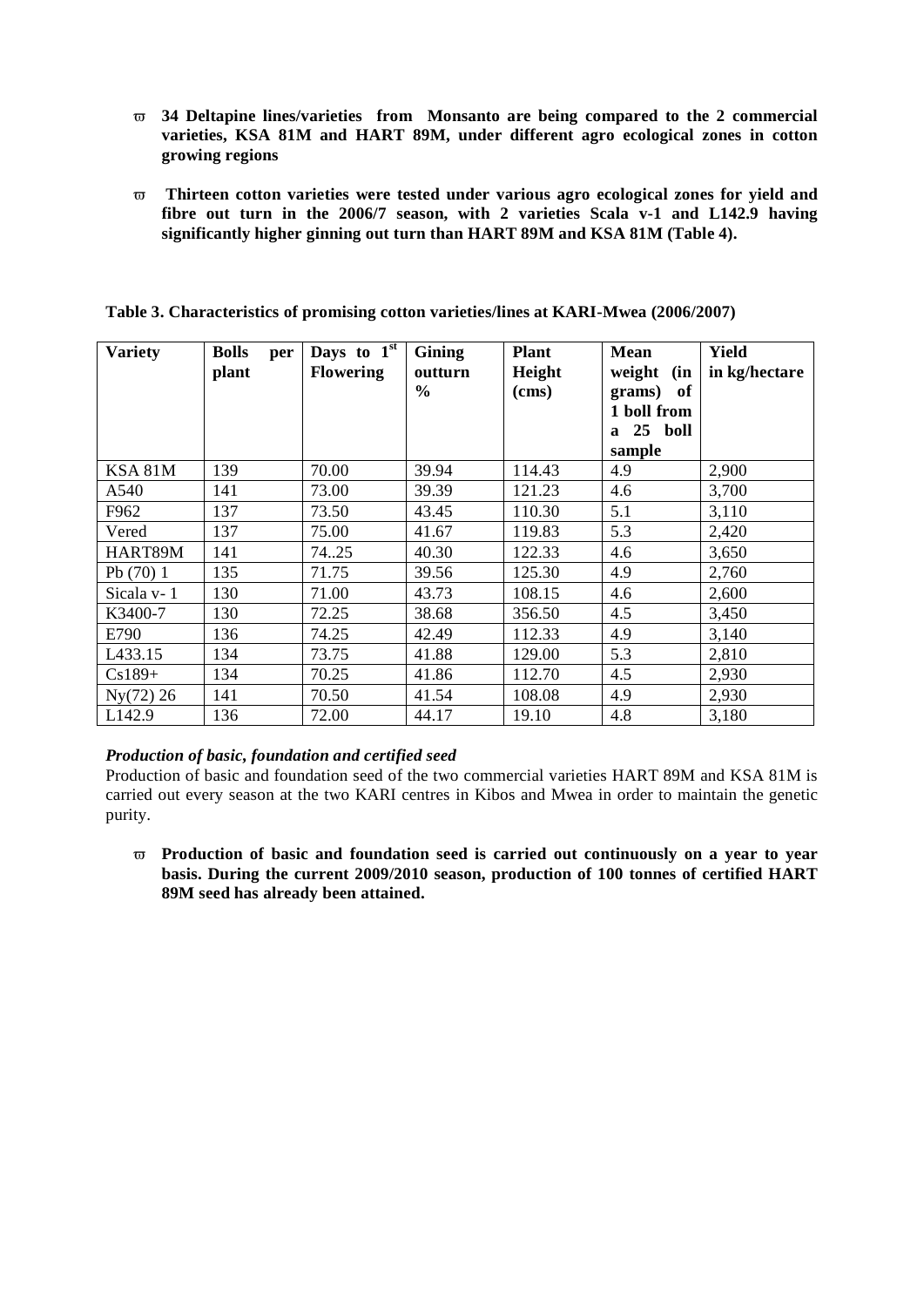

**Photograph showing preparation of irrigation furrows at the revived Bura irrigation scheme** 

# **AGRONOMY**

### *Soils and application of fertilizer*

Application of fertilizers and manures to soils in cotton growing regions will depend on the soil type and extent of depletion of nutrients in specific agro ecological zones. Research on soils has been carried out extensively in the country from the sandy soils of the Coast province; acid loams (Western Province) and the heavy clays of Mwea and Kano plains. The clay loams of Bura and Hola. and the poorly developed loamy soils in Mwea, Meru, Machakos and Kitui. The sandy and loamy soils are generally low in Nitrogen (N) and phosphorous (P), while heavy clay soils tend to be low in nitrogen and high in P. Proper application of manure will in almost all cases enhance the soil water status and N, while inorganic fertiliser use is location specific and soil analysis is recommended before use.

### *Tillage*

While the conventional tillage method is the use of one or two disc plough followed by harrowing, many farmers use oxen ploughs with no harrowing due to economic reasons. The use of the oxen plough usually results in the compaction of lower soil layers due to repeated shallow ploughing. Studies have shown that minimum tillage combined with controlled grazing and use of manure may be adopted in cotton farming without loss in yield.

### *Water management and irrigation*

Water use to supplement rainfall especially in the very dry cotton growing areas is important for increasing yields. However, water logging is often a major problem on clay soils. Studies on drainage in western Kenya and water harvesting in central and eastern provinces of Kenya indicate that using broad bed and furrows for surface water drainage and tied ridges for water harvesting, a substantial increase in the yield is attained. Additional studies especially in irrigation schemes are required in order to improve water utilisation and yield of cotton.

Research on the use of cotton as an alternative crop in the rotational programme of the rice paddies indicates that it is suitable in enhancing the soil qualities. In addition, the yield of the cotton crop in the paddy is much better than under rainfed conditions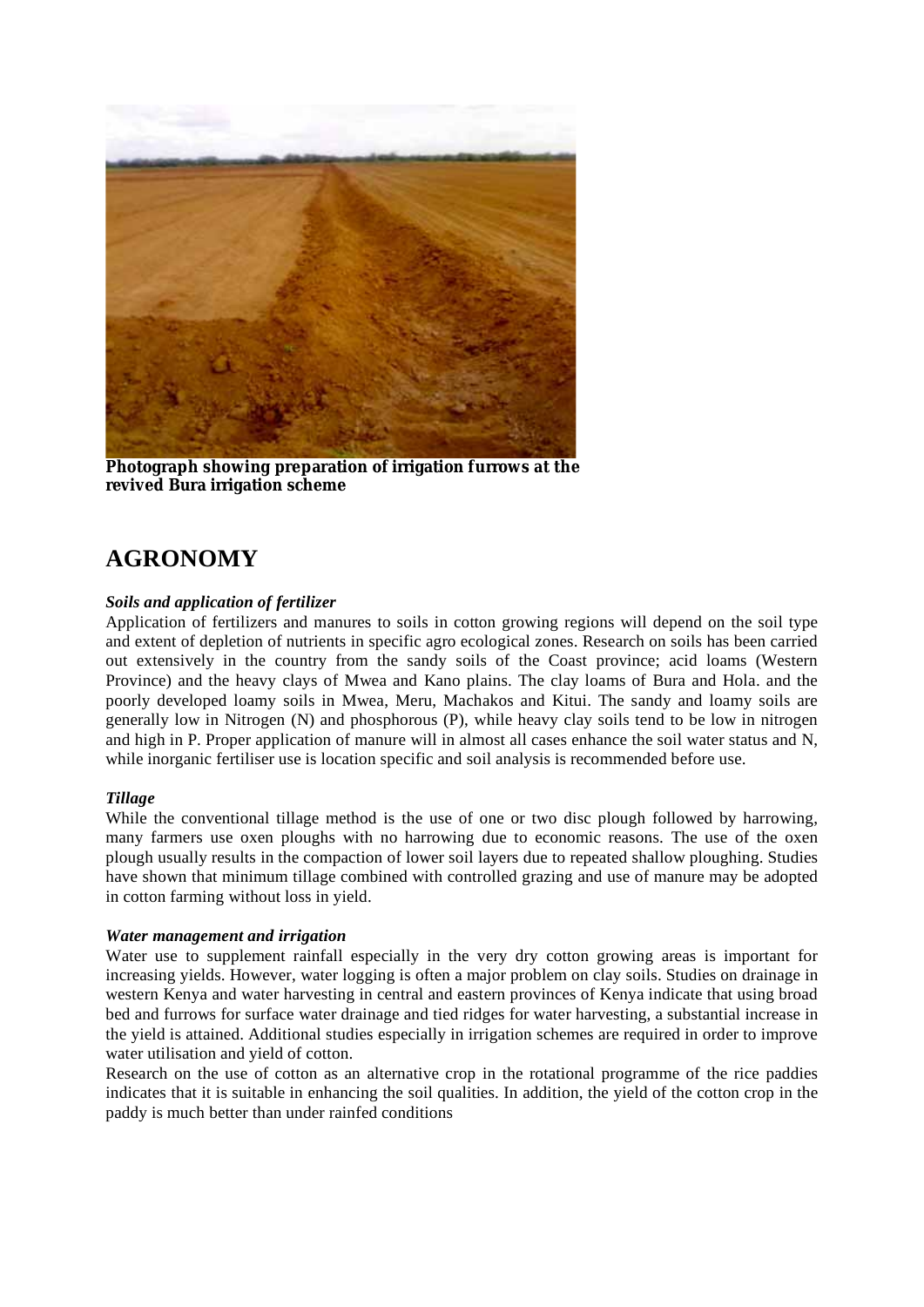### *Importance of correct time of planting*

Timely planting is essential to achieving high yields in cotton especially under normal rainfall conditions. A delay in planting after the optimal date results in a significant drop in yields. In addition time of planting differs according to the rainfall patterns in different cotton growing zones in Kenya. Research on planting dates indicated that proper timing was extremely important with optimal dates in mid- March for most of western Kenya, April in the coast province and mid-October for the central and eastern regions.

### *Plant population and spatial arrangements*

Several plant population and spatial arrangement studies have been carried out in almost all cotton growing regions in Kenya. These studies indicate that yields remain optimal and fairly stable within the range of 33,333 to 74,074 plants per hectare. Within this range, choices of plant population will be made mainly depending on convenience of various activities such as spraying, weeding and harvesting.

#### *Ratooning of cotton*

In the current cotton growing recommendations for Kenya cotton stalks are supposed to be uprooted and burnt at the end of every harvest. Cutting and burning of old cotton stalks is carried out in order to reduce the incidence of pests such as pink bollworm, spiny bollworm, seed bugs, cotton stainers and diseases from one season to the next. However, growing of ratoon cotton is a common practice in eastern and coastal areas of Kenya. Ratoon cotton is what sprouts from a cotton stalk has been cut. Results from studies on the ratooning of cotton indicate that this has no negative effect on fibre yield and quality. However, there are increased levels of mealybugs and bollworms after two continuous growing seasons.

### *Intercropping with food crops*

Intercropping cotton with grain legumes and other food crops is a common practice in many cotton growing regions. Studies indicate that intercropping gives a higher combined monetary return than from pure stands as are the land equivalent ratios. However, shade effects of maize and other cereals reduce yields significantly compared to grain legumes. This means that the combined monetary returns from intercropping legumes with cotton are better than that for maize (sorghum) and cotton. Legume/cotton intercrops are recommended at specific spacing and spatial arrangements for different agro-ecological zones.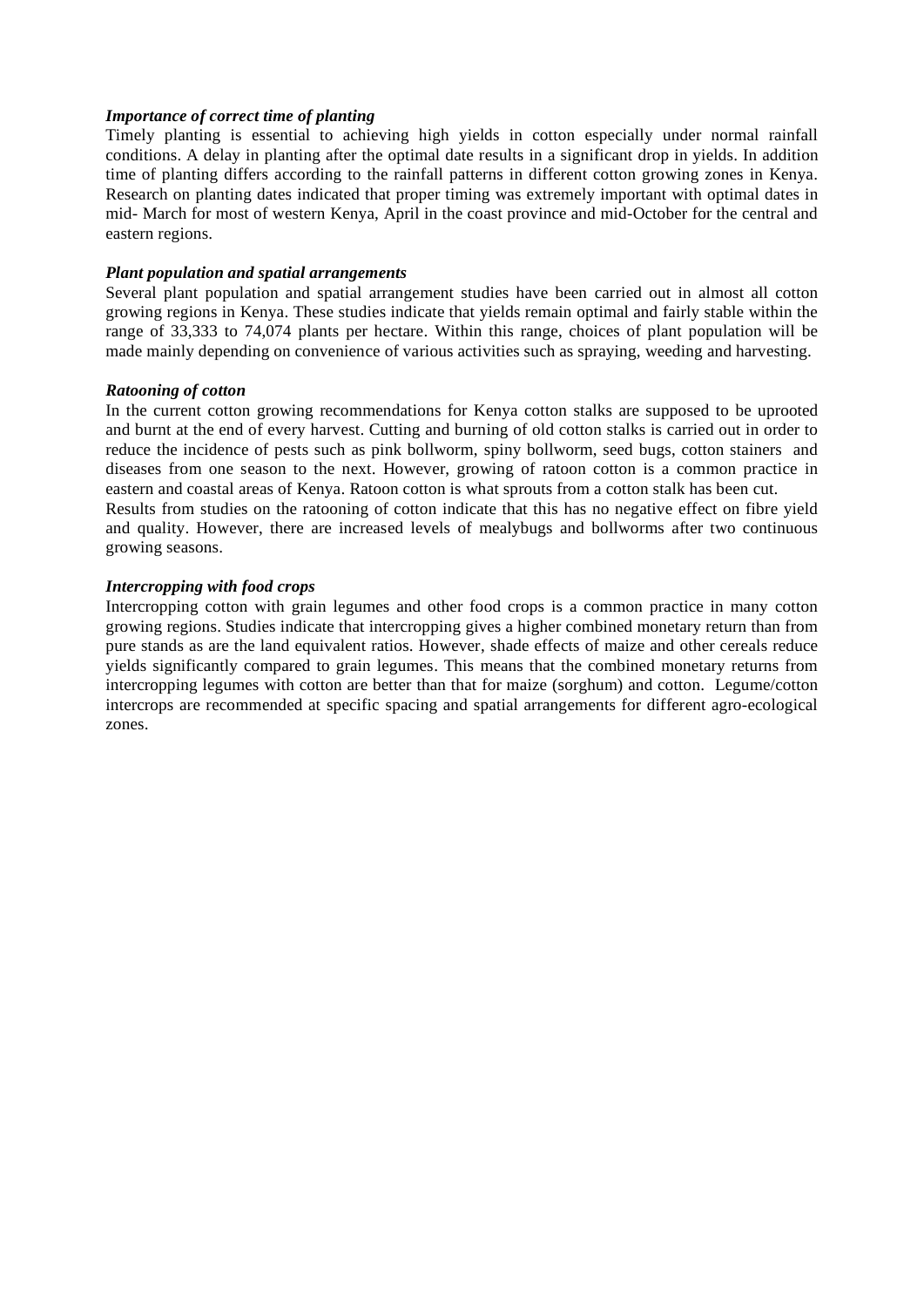

**Photograph shows a cotton Stainer (Dysdercus spp), feeding on cotton seed in a mature boll** 

# **CROP PROTECTION**

### *Use of pesticides on cotton*

The majority of cotton farmers in Kenya spray their cotton fields using various synthetic pesticides to alleviate pest damage. The number of sprays varies with the pest incidence or what the farmers can afford to buy.

Though these pesticides protect crops and enhance yields, some have adverse effects on human health, wildlife, beneficial insects and biodiversity. Such negative effects arise from direct exposure, spray drift, washing clothes used during spraying, poor pesticide storage at homes, limited use of protective clothing's and poor disposal of empty pesticide containers. In addition, pest resistance due to improper use of pesticides and natural build up of resistance in insect populations continues to be a major challenge.

#### *Other methods of pest control*

Control of cotton pests may be carried out using cultural methods such as intercropping, crop rotation, and destruction of cotton plants immediately after harvest. The use of resistant cotton cultivars, timely removal of pest host weeds, use of trap crops are additional methods. Plant extracts/botanicals, biological control agents and the use of biological control agents and biopesticides (including Bt cotton) are methods used in pest control.

### *Weed control*

While weed control in Kenya is mainly carried out manually, herbicides are more efficient in terms of cost and timely weed control. The development of cotton varieties with herbicide tolerance is set to see an increase in the use of herbicides.

#### *Use of plant extracts*

Field evaluation tests on the efficacy of selected botanical pesticides against arthropod pests of cotton and their natural enemies have been undertaken at KARI-Mwea over the last 4 years with encouraging results. Tobacco leaf powder consistently outperformed pesticides commonly used in the control of aphids and cotton stainers, without affecting the natural enemy populations.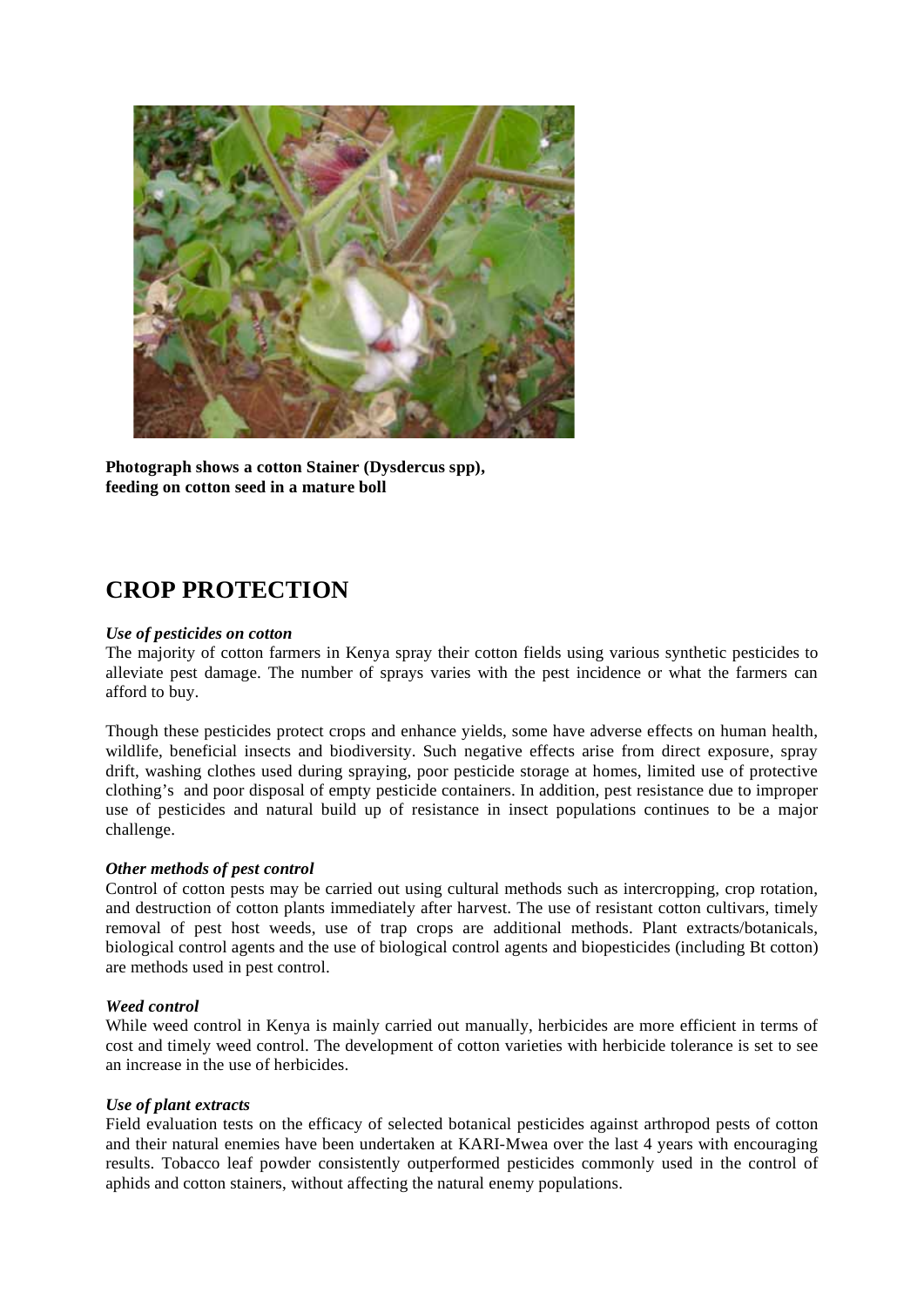Ageratum leaf powder was very effective against spider mites without having any adverse effects to natural enemies.

Studies are now set to narrow down to formulating and refining application methodologies and determining the exact active ingredients.



**Photograph shows high population cotton Stainer (Dysdercus spp) on cotton plant** 

### *Field evaluation of transgenic Bt-cotton*

Various field evaluation trials have been carried out on Bt cotton. These tests determined that;

- $\overline{\sigma}$  Transgenic Bt-cotton varieties DP 448 B and DP 404 BG effectively controlled the populations of the African Bollworm and the Cotton Semi-looper
- $\overline{\sigma}$  Transgenic Bt-cotton varieties had no significant effect on the populations of the non-target cotton pests including the aphids, red spider mites and stainers.
- $\overline{\sigma}$  Transgenic Bt-cotton varieties DP 448 B and DP 404 BG have no negative effect on the beneficial arthropods in the cotton ecosystem, but rather enhance their population growth in the absence of pesticides which have a negative impact on the populations.
- $\overline{\sigma}$  Pollen-mediated gene flow can occur between transgenic Bt-cotton and the non- transgenic local commercial cotton variety HART 89 M. Manual crossing of Bt and non-Bt cotton showed that they are compatible and out-crossing between these varieties is possible.
- $\overline{\sigma}$  Natural gene flow does occur and may be caused by wind, insect pollinators and mechanical means.



**Photograph of the African Bollworm,** *Helicoverpa armigera* **larvae**